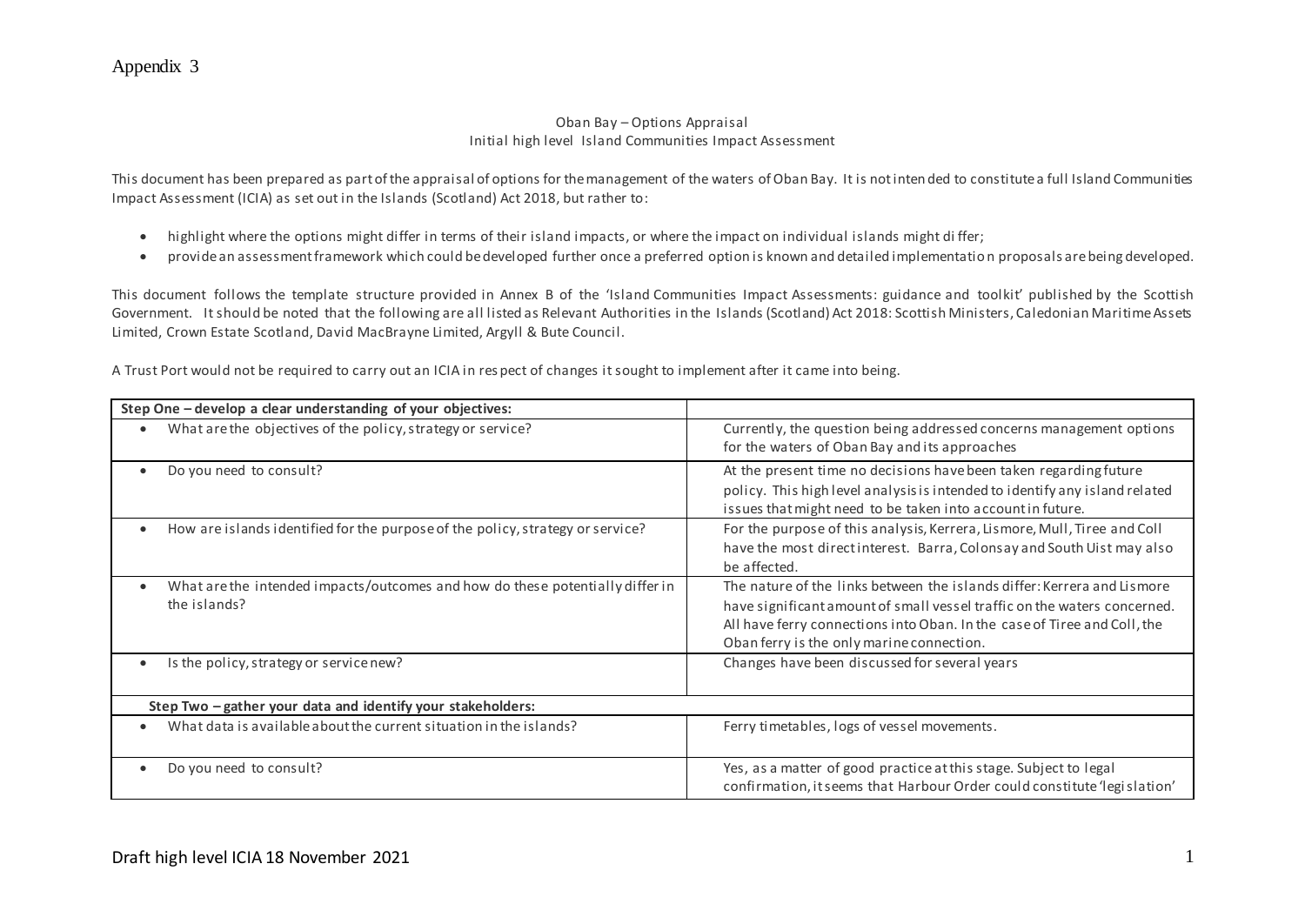|                                                                                                                                                                                                                                                                                                                                         | in terms of Step 5 (below) and therefore may require an ICIA by Scottish<br>Ministers.                                                                                                                                                                                                                                                                                                          |
|-----------------------------------------------------------------------------------------------------------------------------------------------------------------------------------------------------------------------------------------------------------------------------------------------------------------------------------------|-------------------------------------------------------------------------------------------------------------------------------------------------------------------------------------------------------------------------------------------------------------------------------------------------------------------------------------------------------------------------------------------------|
| How does any existing data differ between islands?<br>$\bullet$                                                                                                                                                                                                                                                                         | Unknown                                                                                                                                                                                                                                                                                                                                                                                         |
| Are there any existing design features or mitigations in place?<br>$\bullet$                                                                                                                                                                                                                                                            | A code of practice for maritime safety already operates in the bay.                                                                                                                                                                                                                                                                                                                             |
| <b>Step Three - consultation:</b>                                                                                                                                                                                                                                                                                                       |                                                                                                                                                                                                                                                                                                                                                                                                 |
| Who do you need to consult with?                                                                                                                                                                                                                                                                                                        |                                                                                                                                                                                                                                                                                                                                                                                                 |
| How will you carry out your consultation and in what timescales?<br>$\bullet$                                                                                                                                                                                                                                                           | The purpose of this exercise is to provide an initial indication of island-<br>related issues that might need to be addressed in more detail during the                                                                                                                                                                                                                                         |
| What questions will you ask when considering how to address island realities?                                                                                                                                                                                                                                                           | development phase of a new Harbour Order for Oban Bay.                                                                                                                                                                                                                                                                                                                                          |
| What information has already been gathered through consultations and what<br>$\bullet$<br>concerns have been raised previously by island communities?                                                                                                                                                                                   | Any future consultation would involve the island communities listed<br>above in Step One, and would cover the issues highlighted in this<br>exercise and any other issues identified.                                                                                                                                                                                                           |
| Is your consultation robust and meaningful and sufficient to comply with the<br>$\bullet$<br>Section 7 duty?                                                                                                                                                                                                                            |                                                                                                                                                                                                                                                                                                                                                                                                 |
| Step Four - assessment:                                                                                                                                                                                                                                                                                                                 |                                                                                                                                                                                                                                                                                                                                                                                                 |
| Does your assessment identify any unique impacts on island communities?                                                                                                                                                                                                                                                                 | Islands served by the main ferry services, especially so where crossing<br>are long and/or there is no alternative (Tiree and Coll) are particularly                                                                                                                                                                                                                                            |
| Does your assessment identify any potential barriers or wider impacts?<br>$\bullet$                                                                                                                                                                                                                                                     | concerned about the impact of any changes to vessel management in<br>that could impact on ferry reliability, schedules and ticket prices. The<br>Craignure service is similarly sensitive, albeit that alternatives exist. One<br>particular point raised was that delays to ferries could result in crews<br>going over their permitted working hours leading to crossings being<br>cancelled. |
| How will you address these? You must now determine whether in your opinion<br>$\bullet$                                                                                                                                                                                                                                                 |                                                                                                                                                                                                                                                                                                                                                                                                 |
| your policy, strategy or service is likely to have an effect on an island community<br>which is significantly different from its effect on other communities (including<br>other island communities). If your answer is NO to the above question, a<br>full ICIA will NOT be required and you can proceed to Step Six. If the answer is |                                                                                                                                                                                                                                                                                                                                                                                                 |
| YES, an ICIA must be prepared and you should proceed to Step Five. To form<br>your opinion, the following questions should be considered:                                                                                                                                                                                               | In addition to the above, communities on the closer islands (Kerrera and<br>Lismore) make more frequent crossings including school transport and                                                                                                                                                                                                                                                |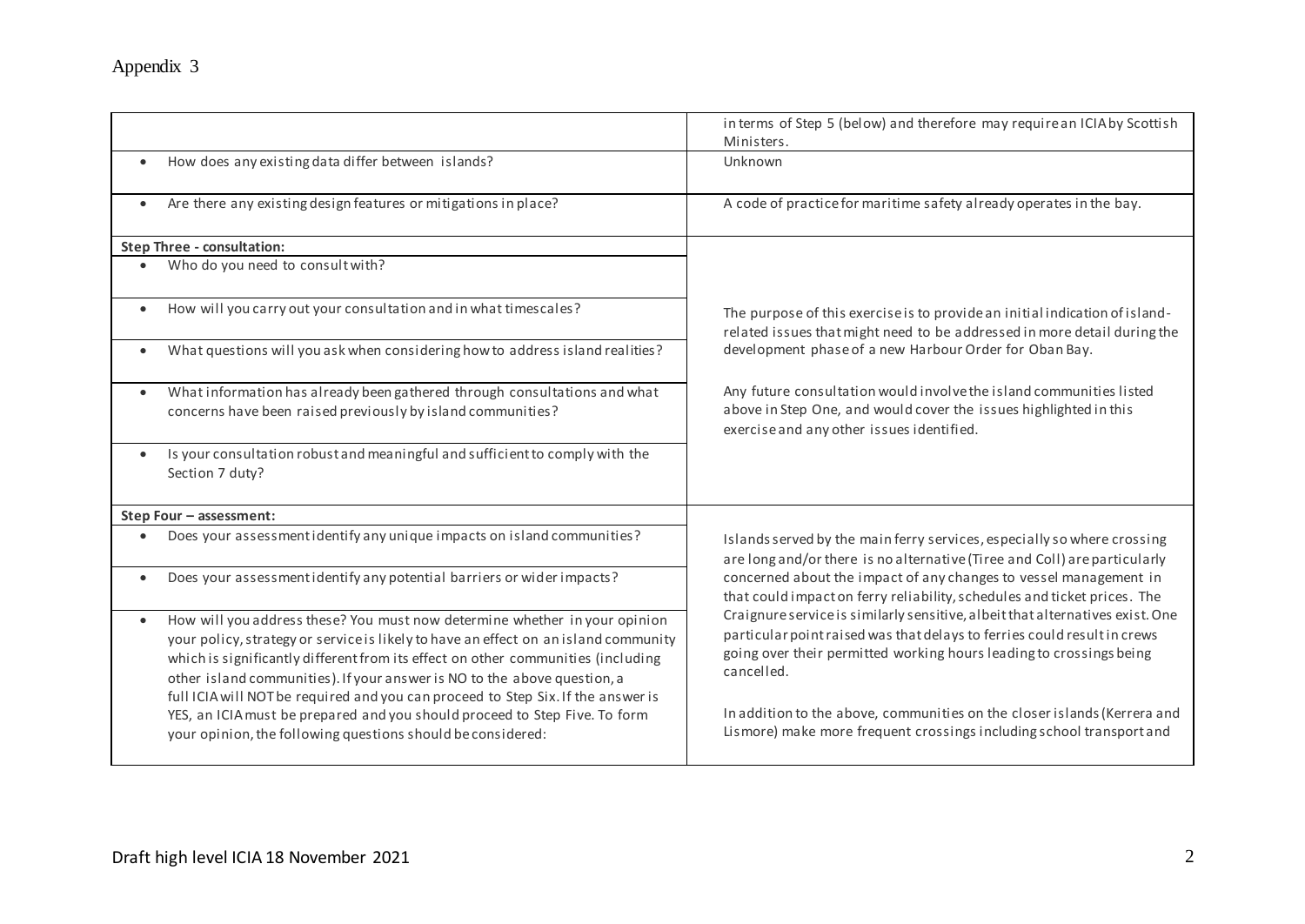|           | Does the evidence show different circumstances or different expectations or<br>needs, or different experiences or outcomes (such as different levels of<br>satisfaction, or different rates of participation)?              | ad hoc private and business journeys. They would wish to be able to<br>continue to operate in the way they do at present.<br>In drafting a future Harbour Order and operating plans, the proponents<br>and stakeholders involved should consider the users and operators listed<br>above, and demonstrate that the issues identified are fully understood<br>and addressed. |
|-----------|-----------------------------------------------------------------------------------------------------------------------------------------------------------------------------------------------------------------------------|-----------------------------------------------------------------------------------------------------------------------------------------------------------------------------------------------------------------------------------------------------------------------------------------------------------------------------------------------------------------------------|
|           | Are these different effects likely?                                                                                                                                                                                         |                                                                                                                                                                                                                                                                                                                                                                             |
|           | Are these effects significantly different?                                                                                                                                                                                  |                                                                                                                                                                                                                                                                                                                                                                             |
|           | Could the effect amount to a disadvantage for an island community compared to<br>the mainland or between island groups?                                                                                                     |                                                                                                                                                                                                                                                                                                                                                                             |
|           | Step Five - preparing your ICIA:                                                                                                                                                                                            |                                                                                                                                                                                                                                                                                                                                                                             |
|           | In Step Five, you should describe the likely significantly different effect of the policy,<br>strategy or service.                                                                                                          |                                                                                                                                                                                                                                                                                                                                                                             |
| $\bullet$ | Assess the extent to which you consider that the policy, strategy or service can<br>be developed or delivered in such a manner as to improve or mitigate, for island<br>communities, the outcomes resulting from it.        |                                                                                                                                                                                                                                                                                                                                                                             |
| $\bullet$ | Consider alternative delivery mechanisms and whether further consultation is<br>required.                                                                                                                                   |                                                                                                                                                                                                                                                                                                                                                                             |
|           | Describe how these alternative delivery mechanisms will improve or mitigate<br>outcomes for island communities.                                                                                                             | This would all have to be addressed during the development phase of a<br>new Harbour Order.                                                                                                                                                                                                                                                                                 |
|           | Identify resources required to improve or mitigate outcomes for island<br>communities. An ICIA by Scottish Ministers in regard to legislation must:                                                                         |                                                                                                                                                                                                                                                                                                                                                                             |
| $\bullet$ | describe the likely significantly different effect of the legislation,                                                                                                                                                      |                                                                                                                                                                                                                                                                                                                                                                             |
| $\bullet$ | assess the extent to which the Scottish Ministers consider that the legislation<br>can be developed in such a manner as to improve or mitigate, for island<br>communities, the outcomes resulting from the legislation, and |                                                                                                                                                                                                                                                                                                                                                                             |